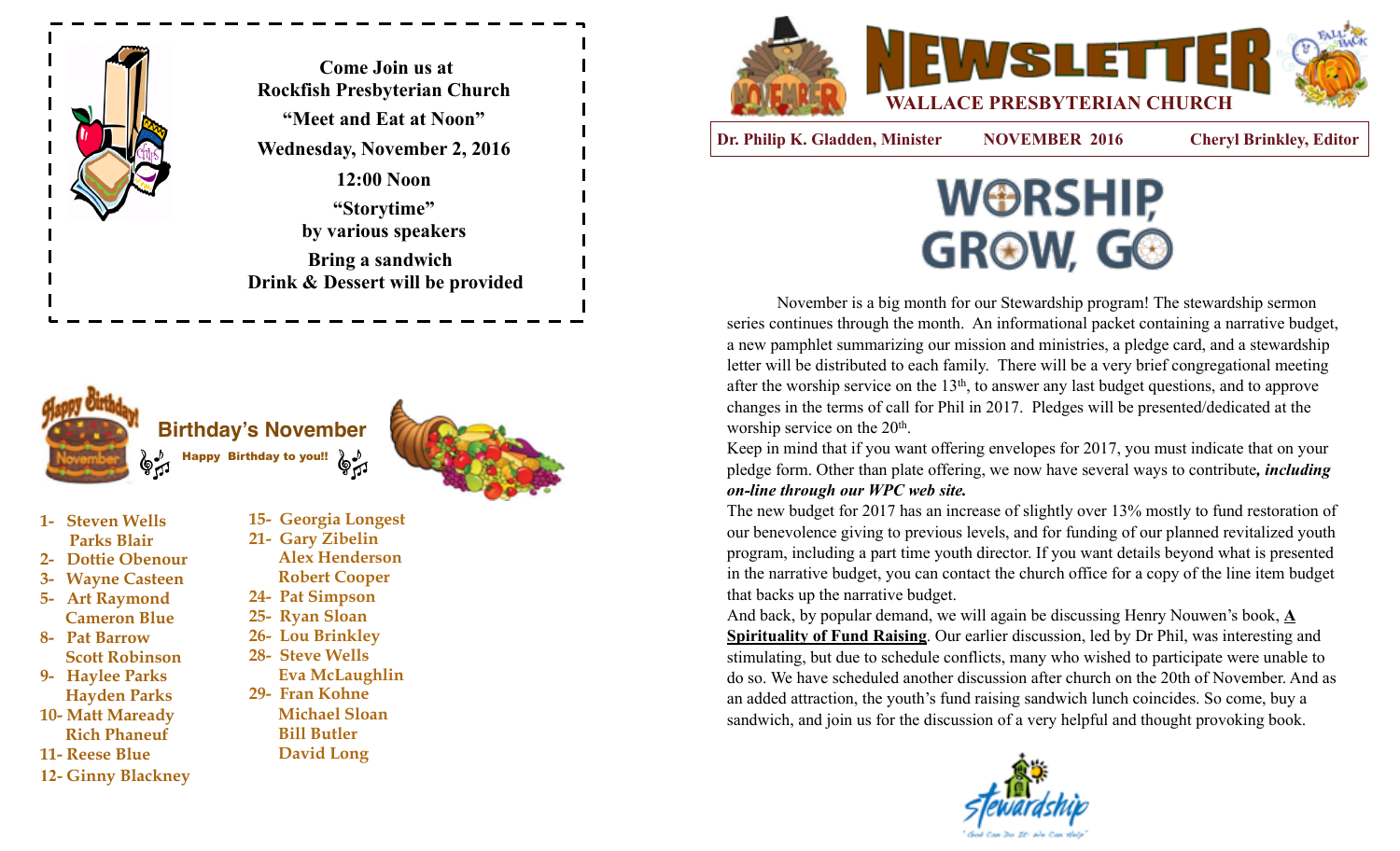

#### *Dear Friends,*

 *Last year the session adopted the motto "Worship. Grow. Go." to describe our vision of what is most important in the life of our congregation. This phrase is particularly appropriate for a Presbyterian congregation. Presbyterians have always emphasized the importance of regular worship and thanksgiving to God. We have also highly valued Christian nurture and growth in our knowledge of God's Word and our own spiritual lives. Finally, we hold fast to the idea that "truth is in order to goodness." In other words, what we believe leads us to what we do, in response to God's grace and in the name of Jesus Christ our Lord.*

 *"Worship. Grow. Go." is an invitation from our session to all of us to share the vision that God has given us in Jesus Christ and to join in God's work in this place, at this time. In his book, A Spirituality of Fundraising, Henri Nouwen writes, "Asking people for money is giving them the opportunity to put their resources at the disposal of the kingdom. To raise funds is to offer people the chance to invest what they have in the work of God. God's kingdom is the place of abundance where every generous* 

*act overflows its original bounds and becomes part of the unbounded grace of God at work in the world."*

 *Thanks to the diligent and faithful work and guidance of the Stewardship and Finance Ministry Team, the session is offering all of us "the opportunity to put our resources at the disposal of the kingdom." On behalf of the session, I thank you for your faithful generosity and encourage you to give prayerful consideration to your financial commitment to and your involvement in God's work in and through our church.*

 *When the apostle Paul wrote to the Corinthian Christians about contributing money to help needy Christians in Jerusalem, he said, "You will be enriched in every way for your great generosity, which will produce thanksgiving to God through us; for the rendering of this ministry not only supplies the needs of the saints but also overflows with many thanksgivings to God."* 

 *(2 Cor. 9:11-12)*

*Happy Thanksgiving!*



#### ACTIONS OF THE SESSION

At the Tuesday, October 18, 2016 stated session meeting, the elders and minister:

\* were led in an opening prayer by Dr. Philip Gladden;

\* conducted the meeting as a worship service;

\* studied God's Word in 2 Corinthians 9:6-15 and discussed this question: "How is inviting people to participate with us in our vision and mission different from asking for money to meet a budget?";

\* approved minutes from the September 11, 2016 congregational meeting and the September 20, 2016 stated session meeting;

\* invited Rev. Clay Macaulay, alumni director at Union Presbyterian Seminary in Richmond, VA, to preach on Sunday, November 27, 2016;

\* received a letter from the Sessional Records Committee of the Presbytery of Coastal Carolina approving the 2015 session minutes;

\* received a thank-you letter from Duplin Christian Outreach Ministries for a contribution of \$1420 in September for the Feed Our Hungry Children/Backpack Ministry;

\* approved the 2017 budget;

\* finalized Stewardship education plans for the month of November;

\* heard a report from the Technology and Communications Ministry Team concerning online giving through [tithe.ly.com;](http://tithe.ly.com)

approved asking the congregation to contribute items for flood clean-up kits and/ or money for Hurricane Matthew relief efforts;

prayed for members of the congregation and community;

prayed the Lord's Prayer together.



# *In Christ,* **WORSHIP LEADERSHIP IN NOVEMBER**

SUNDAY **ELDER** PREACHER

November 6 Harriet Farrior Philip Gladden November 13 To be announced Philip Gladden November 20 Nick Baker Philip Gladden November 27 Joell Parker Philip Gladden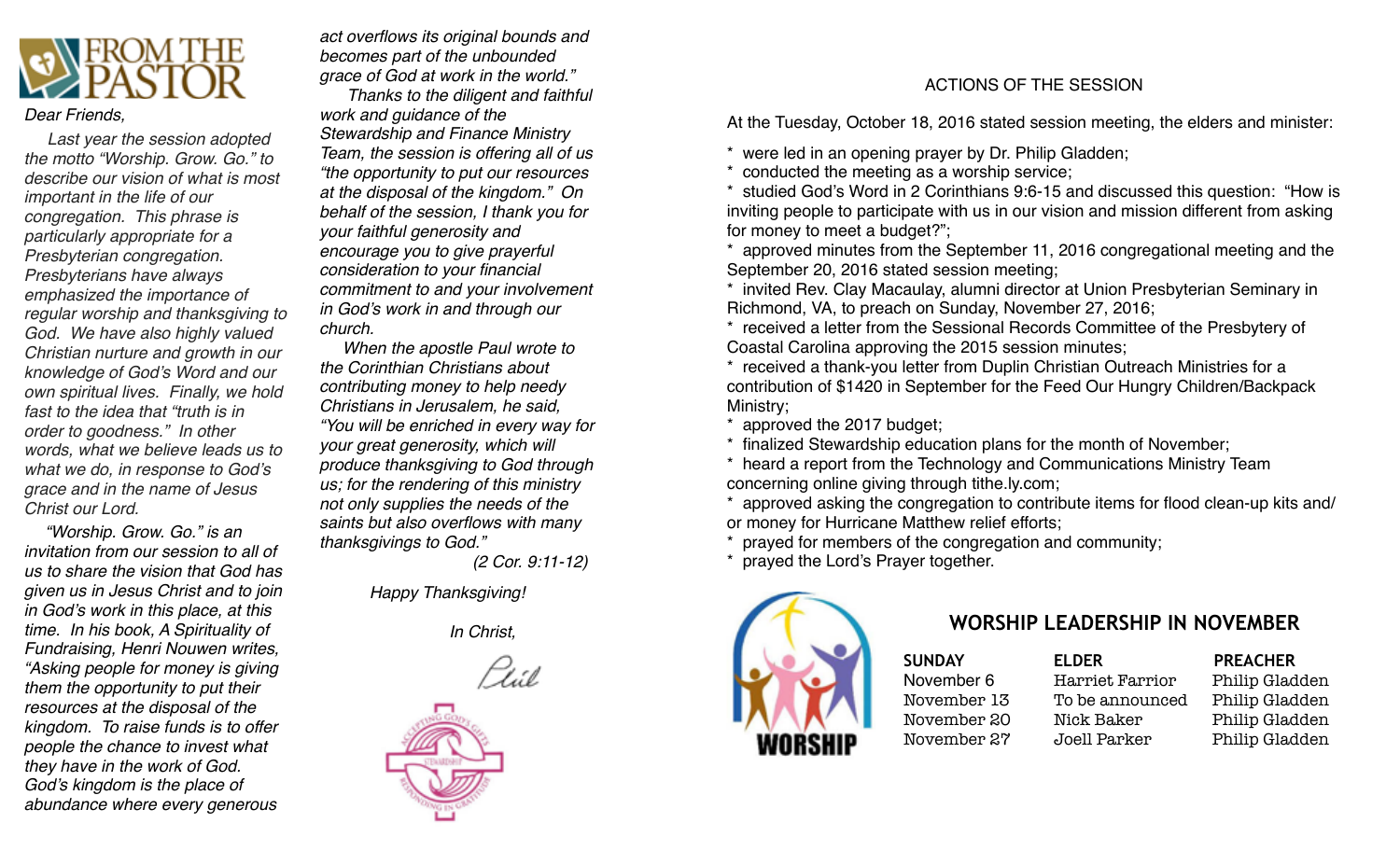

#### **GUEST PREACHER** Rev. Clay Macaulay Sunday, November 27

Alumni director at Union Presbyterian Seminary in Richmond, VA Clay is a graduate of Davidson College and Union Presbyterian Seminary and has served as a pastor for more than thirty years in Williamsburg, VA, Hillsboro, WV, Peoria,



# **PLEDGE SUNDAY**

November 20

 Bring your pledge card to worship on November 20 so you can offer your commitment to the Lord's work during 2017.



#### **Congregational Meeting Sunday, November 13 Immediately following worship**

Purpose: To answer questions about the 2017 budget 2. To act on recommended changes in the minister's terms of call



# **NOVEMBER YOUTH SCHEDULE**

**November 6: 5pm** Praise and Worship with Dr. Joell **November 13:** Glow in the Dark Putt-Putt Time TBA **November 19 & 20:** High School Youth Retreat at Kirkwood

**November 20:** Bagged Lunch Fundraiser immediately after church

## NURSERY WORKERS NOVEMBER

# **USE TERS**

**11/06: Danielle & Jim Sills 11/13: Gloria & Dave Wells 11/20: Madelyn Coombs & Hope Turnbull 11/27: Ann Carter & Gerri Hanson**

**12/04: Lindsey & Stanley Skidmore 12/11: Mary Laine & Jason Rouse 12/18: Joell & J Parker 12/25: Fred Burroughs & Lydia Woodard**

#### YOUTH WORSHIP LEADERS

**11/06: Garret Bullard & Ellie Carone 11/13: Sarah Pearl Farrior & Hill Lanier 11/20: Lydia & Kennedy Thompson 11/27: Elizabeth & James Sills**

#### *CHURCH NEWS . . . For Your Information*

**\* Presbyterian Men** will meet on Tuesday, November 1, at 6:30 p.m. at the Rockfish Presbyterian Church for supper and Bible study.

**\* Our second annual Shrimp-a-Roo** will be Friday, November 4, at 6:00 p.m. in the Fellowship Hall.

**\* The session** will meet on Tuesday, November 15, at 6:00 p.m. in Room 304. If you have any business or concerns for the session to discuss, please speak to one of the elders or the minister.

**\* We will receive** a special offering for The Presbyterian Homes of North Carolina during worship on Sunday, November 20.

**\* Dr. Philip Gladden** will be on vacation Tuesday - Sunday, November 22-27. Please contact Elder George Francis, clerk of session, or the church office in an emergency.

**\* The church office** will be closed Thursday and Friday, November 24-25, in observance of Thanksgiving.

**\* Rev. Clay Macaulay**, alumni director at Union Presbyterian Seminary in Richmond, VA, will be our preacher on Sunday, November 27.

 **Hospital & at home: Judy Robinson (home) Cathy Wells (Fayetteville) George Walker (Rosemary)**



**Second Sunday November 13 5:00 to 7:00 p.m.** 

**Charley Farrior, Leader Rick Batchelor Jonathan Fussell Bill Carone Curt Simpson** 

15 GREETERS

**11/06: Jim & Sharon Robison**

**11/13: Freddy & Rhonda Hall**

**11/20: Greg & Geneva Maready**

**11/27: Gary & Joyce Ange**

#### OPENING CHURCH BUILDING

**November 1-15: Jim Simpson November 16-30: Art Raymond**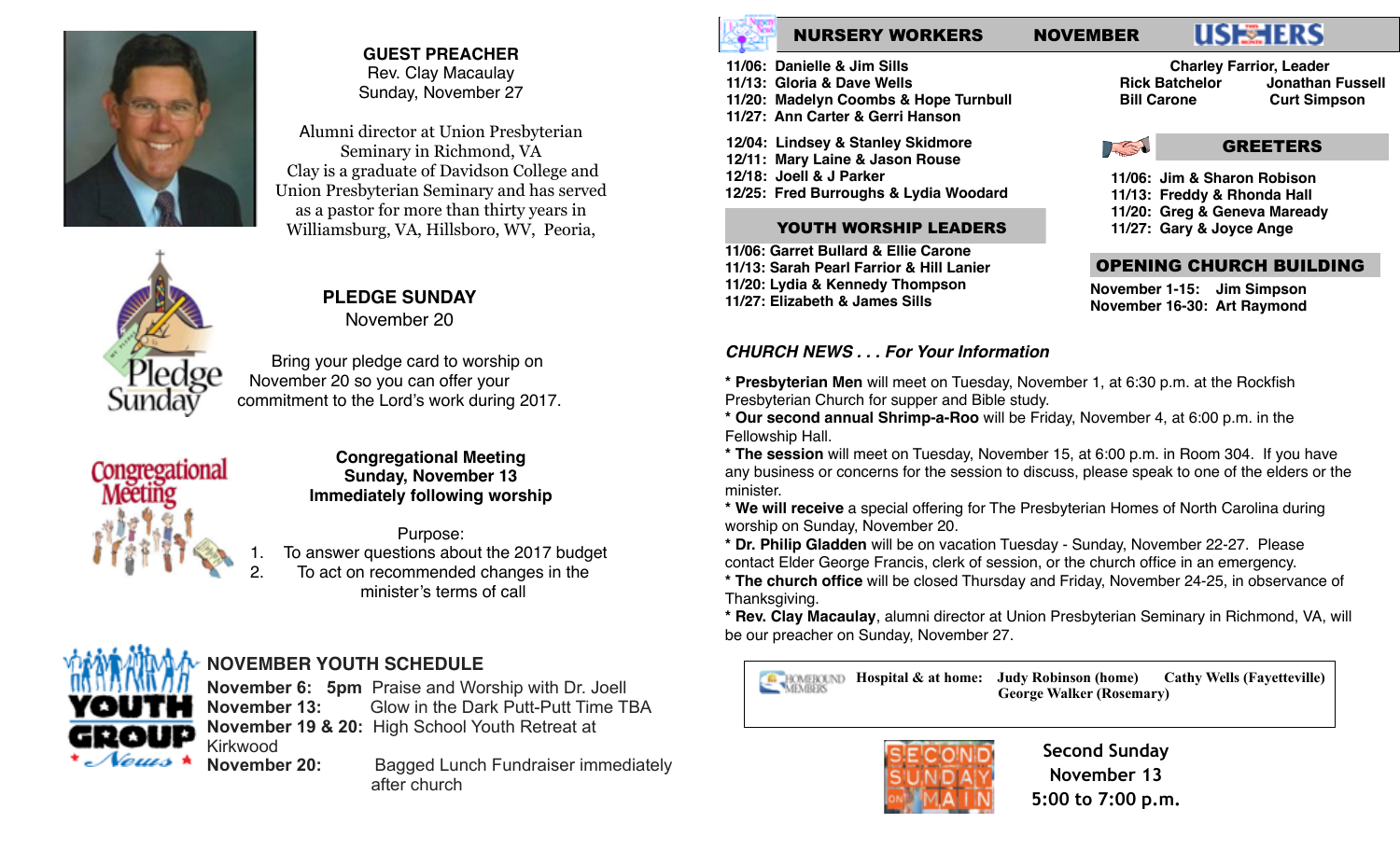

# **ANNUAL SOUND RETREAT!!**

**"Hearing and Speaking the Psalms"**

**SAVE THE DATE: February 10-12, 2017, at the beautiful Trinity Center, on Bogue Sound, Outer Banks, N.C. Great Leaders, Delicious food, Rest & Relaxation, Spiritual renewal, Fellowship & Fun, Worship, All ages welcome!** 

Our spiritual leader for the adult program will be Reverend Bill Goodnight, Retired Pastor of the Lillington Presbyterian Church. Reverend Goodnight is serving as the stated supply Pastor at the Oak Plain & Potts Memorial Presbyterian Churches. We will also have an exciting youth program for our school age kids, led by Rachel Whaley Doll, Director of Christian Education, Winter Park Presbyterian Church in Wilmington, NC. It will be a stimulating and exciting time!

Watch the church's bulletin board and website <http://wallacepresbyterian.com> for more information on our Sound Retreat!

Louis DiDomenico Sound Retreat Chairperson



#### **THANKSGIVING OFFERING FOR THE PRESBYTERIAN HOMES OF NORTH CAROLINA Sunday, November 20**

The mission of The Presbyterian Homes, Inc., and its communities is to provide senior adults with caring and high quality services in support of their physical, intellectual, social and spiritual well-being.

For more than sixty years, The Presbyterian Homes, Inc. has offered multiple communities with amenities that create a place senior adults can make their own. PHI provides independent living, assisted living, Memory Care and skilled nursing within a community of friendship with others of similar age and diverse interests. The communities offer a culture of exploration, challenge and relaxation through informative tours, cultural events, conferences, wellness/fitness programs, study and other activities.

For more information, visit [www.presbyhomesinc.org.](http://www.presbyhomesinc.org)

## PREACHING IN NOVEMBER The Stewardship of *All* of Life



#### **Sunday Worship: November 6**

Old Testament Lesson: Psalm 104 Gospel Lesson: Matthew 14:13-21

Feeding the 5000. Especially Jesus' command to the disciples, "You give them something to eat" in the face of their comment "We have nothing here but five loaves and two fish." How can we do what the Lord calls us to do? We don't have enough!

#### **Sunday Worship: November 13**

Old Testament Lesson: Isaiah 65:14-25 Epistle Lesson: Philippians 1:1-11 !

! Paul's prayer for the Philippians in which he thanks God for the Philippians "sharing the gospel from the first day until now." Paul also states firmly, "I am confident of this, that the one who began a good work among you will bring it to completion by the day of Jesus Christ." Paul ends this section talking about "having produced the harvest of righteousness that comes through Jesus Christ for the glory and praise of God."

#### **Sunday Worship: November 20**

Gospel Lesson: Luke 17:11-19! ! Epistle Lesson: 2 Corinthians 9:6-15

Paul's instructions/encouragement to the Corinthian Christians to make good on their pledge of support for the offering for the suffering saints in Jerusalem. He lines out some "stewardship principles" and includes this thought (which seemed appropriate at the conclusion of the sermon series), "for the rendering of this ministry not only supplies the needs of the saints but also overflows with many thanksgivings to God.



#### **Wednesdays**

**10:00 - 11:00 a.m. Church Office Building 7:15 - 8:15 p.m. Room 304**

#### **The Stewardship of** *All* **of Life**

| November 2  | <b>Matthew 14:13-21</b>   |
|-------------|---------------------------|
| November 9  | <b>Philippians 1:1-11</b> |
| November 16 | 2 Corinthians 9:6-15      |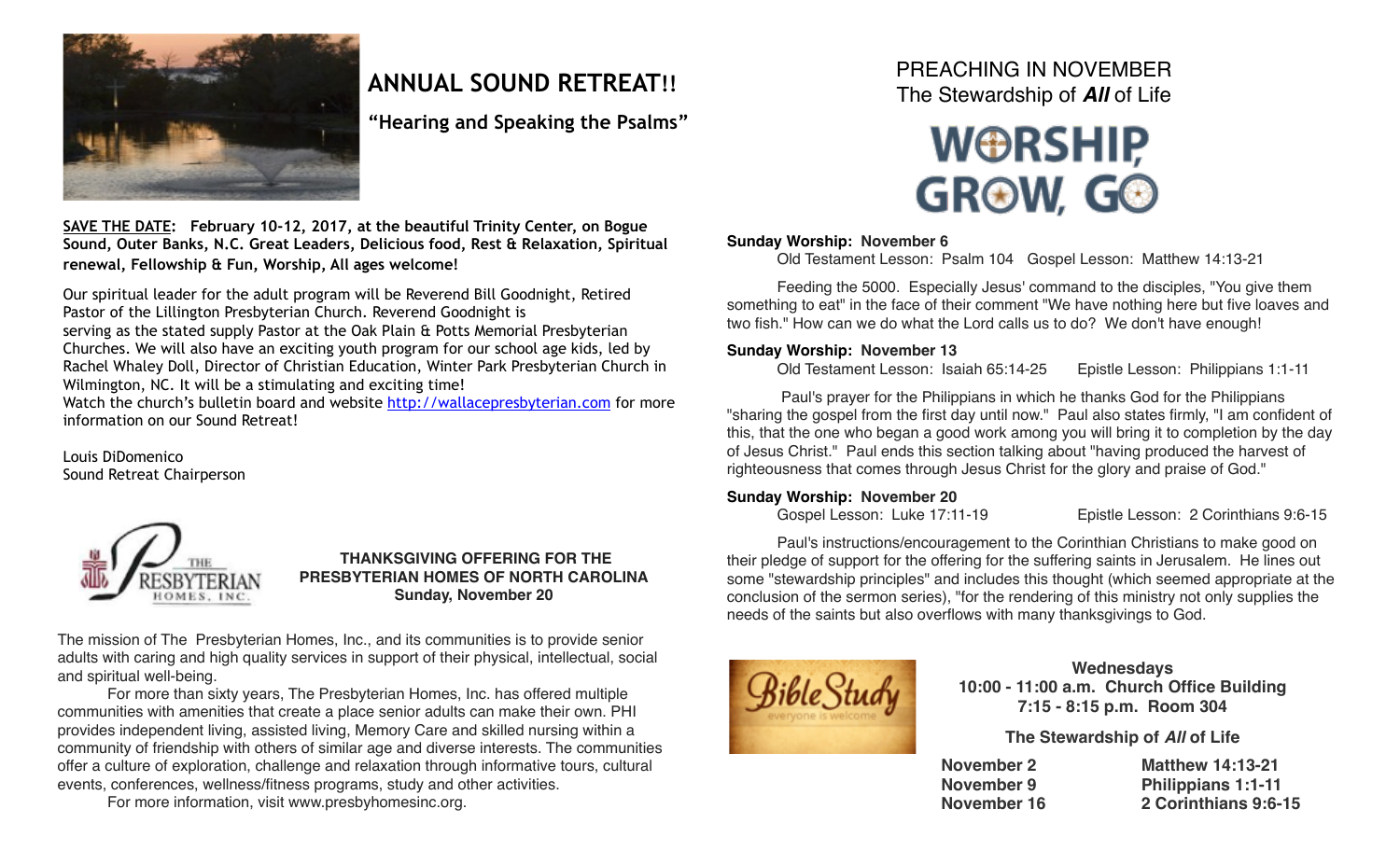

## **SEASON OF ADVENT BEGINS ON SUNDAY, NOVEMBER 27**

### **HOPE**

In the ancient world, various peoples lit fires to mark the turning of the light into winter's season and to pray for the return of the light. The church has Christianized that practice in the lighting of the Advent wreath. To us, these candles are signs of the growing light of Christ who is coming again in all fullness into the darkness of our world. Until the dawning of that Great Day, we watch and wait in Holy Spirit for Christ's coming into the darkness of our world, lighting candles of hope, peace, joy, and love; and remembering the promises of God with prayer.

Watch and wait for Christ's coming! Light candles of hope, peace, joy, and love, remembering the promises of God with prayer.



Join us for a discussion of a spirituality of fundraising on Sunday, November 20 at 12:15 p.m.

Order a bag lunch from our youth, enjoy fellowship at the table, and join in an interesting discussion of how faithful stewardship is an important Christian discipline in our faith journey.

It is not necessary to have read Henri Nouwen's book before joining the discussion. However, copies are available in the church office if you would like to read this interesting book.

Sponsored by the Stewardship & Finance Ministry Team



## **FEED OUR HUNGRY CHILDREN/BACKPACK MINISTRY OFFERING**



**SUNDAY, NOVEMBER 27**

An extension of the Duplin Christian Outreach Ministries

From July 1, 2015 - June 30, 2016: Contributions Received: \$25,470 Backpack Food Expense: \$36,826 Student Lunches Paid For: \$775 Bank Balance: \$6,425 Food packs given to students 7,530 (15,060 meals)

Schools served: Wallace-Rose Hill High; Rose Hill-Magnolia Elementary; Charity Middle; Wallace Elementary; Chinquapin Elementary; Beulaville Elementary; B.F. Grady Elementary; Warsaw Elementary; Warsaw Middle.

Contributions received from individuals, churches, foundations, and other organizations.



Members of the Session's Class of 2019 will engage in Elder Training during the month of November, as they prepare for their ordination and installation as Ruling Elders in our congregation. Please pray for Dean Hanson, Geneva Maready, Linda Burroughs, Jason Rouse, and Curt Simpson as they prepare to be our spiritual leaders.

 **Sunday, November 6** 12:15 - 4:00 p.m.  **Saturday, November 12** 9:00 a.m. - 2:00 p.m. Warsaw Presbyterian Church

 **Sunday, November 13** 12:15 - 4:00 p.m.



**RESCHEDULED DATE SECOND ANNUAL SHRIMP-A-ROO Friday, November 4, 2016 at 6:00 p.m. Tickets are \$15.00 per person The Congregational Care Ministry Team will have tickets available to purchase**